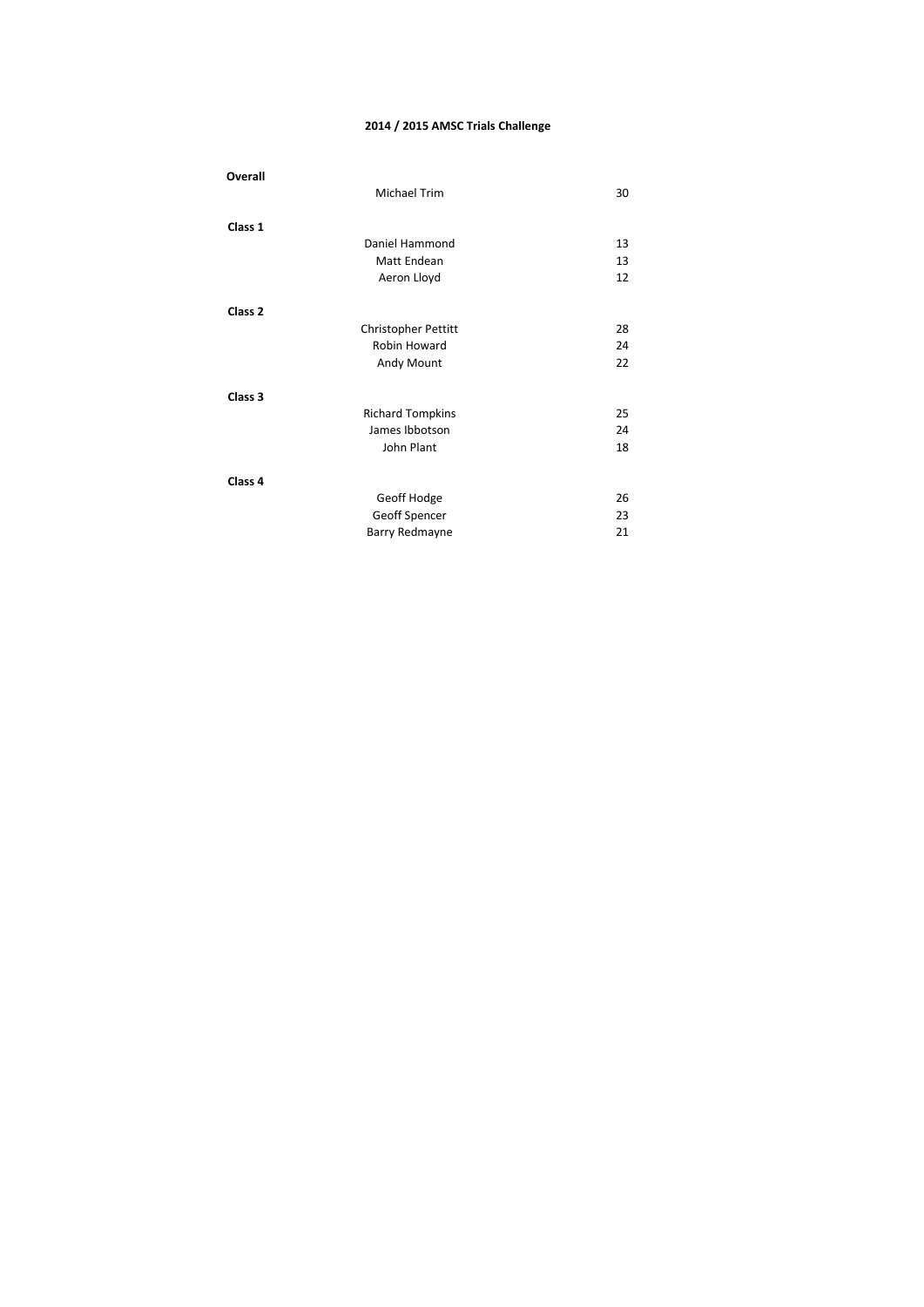# 2014 / 2015 AMSC Trials Challenge

#### after Round 2

| Rank           | Driver                  | Round 1 | Round 2        | Round 3 | Round 4 | Round 5 | Round 6 | Round <sub>7</sub> | Round 8 | Round 9 | Total            |
|----------------|-------------------------|---------|----------------|---------|---------|---------|---------|--------------------|---------|---------|------------------|
| 1              | Michael Trim            | 15      | 15             |         |         |         |         |                    |         |         | $30\,$           |
| 2              | Christopher Pettitt     | 15      | 13             |         |         |         |         |                    |         |         | 28               |
| 3              | Geoff Hodge             | 15      | 11             |         |         |         |         |                    |         |         | 26               |
| 4              | <b>Richard Tompkins</b> | 15      | 10             |         |         |         |         |                    |         |         | 25               |
| 5              | James Ibbotson          | 13      | 11             |         |         |         |         |                    |         |         | 24               |
| 6              | Robin Howard            | 12      | 12             |         |         |         |         |                    |         |         | 24               |
| $\overline{7}$ | Geoff Spencer           | 13      | $10\,$         |         |         |         |         |                    |         |         | 23               |
| 8              | Andy Mount              | 13      | 9              |         |         |         |         |                    |         |         | 22               |
| 9              | <b>Barry Redmayne</b>   | 12      | 9              |         |         |         |         |                    |         |         | 21               |
| 10             | Graham Redmayne         | 11      | 8              |         |         |         |         |                    |         |         | 19               |
| 11             | John Plant              | 12      | 6              |         |         |         |         |                    |         |         | 18               |
| 12             | <b>Thomas Pettitt</b>   | 11      | $\overline{7}$ |         |         |         |         |                    |         |         | 18               |
| 13             | Kevin Lindsay           | 10      | 8              |         |         |         |         |                    |         |         | 18               |
| 14             | Ian Nute                | 10      | 6              |         |         |         |         |                    |         |         | 16               |
| 15             | <b>Steve Courts</b>     |         | 15             |         |         |         |         |                    |         |         | 15               |
| 15             | Roger Holder            |         | 15             |         |         |         |         |                    |         |         | 15               |
| 15             | Mike Pearson            |         | 15             |         |         |         |         |                    |         |         | 15               |
| 15             | Andrew Ryan             |         | 15             |         |         |         |         |                    |         |         | 15               |
| 19             | Ross Nuten              | 9       | 5              |         |         |         |         |                    |         |         | 14               |
| 20             | Daniel Hammond          | 13      |                |         |         |         |         |                    |         |         | 13               |
| 21             | Matt Endean             |         | 13             |         |         |         |         |                    |         |         | 13               |
| 21             | Dave Oliver             |         | 13             |         |         |         |         |                    |         |         | 13               |
| 23             | Aeron Lloyd             | 12      |                |         |         |         |         |                    |         |         | 12               |
| 24             | Martin Cheshire         | 6       | 6              |         |         |         |         |                    |         |         | 12               |
| 25             | Suze Endean             |         | $12\,$         |         |         |         |         |                    |         |         | 12               |
| 25             | Dave Harvey             |         | 12             |         |         |         |         |                    |         |         | 12               |
| 25             | <b>Trevor Wood</b>      |         | 12             |         |         |         |         |                    |         |         | 12               |
| 28             | Sam Lindsay             | 11      |                |         |         |         |         |                    |         |         | 11               |
| 29             | Martin MacKenzie        |         | 11             |         |         |         |         |                    |         |         | 11               |
| 30             | Adam Cable              | 10      |                |         |         |         |         |                    |         |         | $10\,$           |
| 31             | Arnold Lane             | 9       |                |         |         |         |         |                    |         |         | $\boldsymbol{9}$ |
| 31             | Gary Ridgeway           | 9       |                |         |         |         |         |                    |         |         | 9                |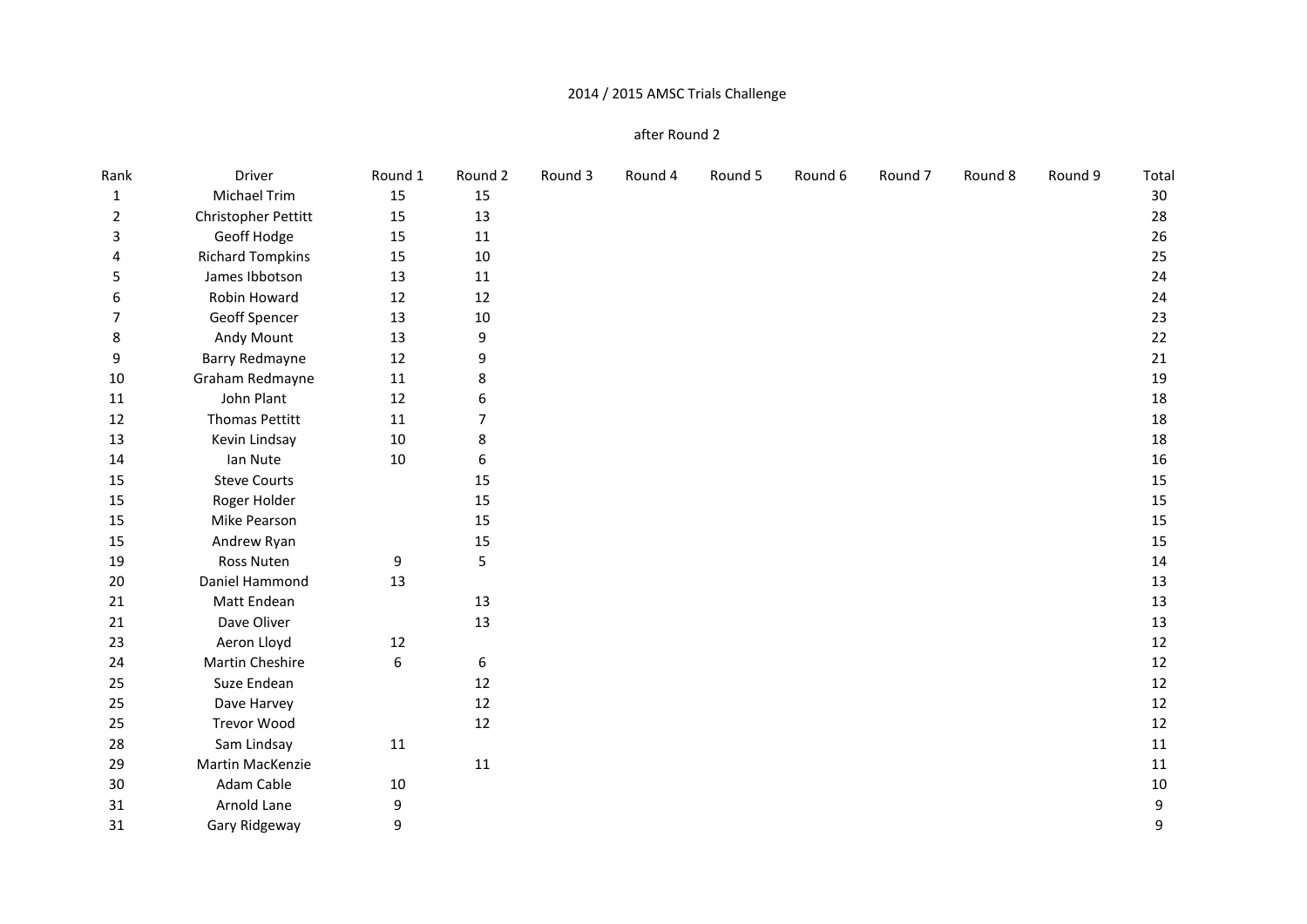| 33 | Ray Lane             | 8 | $\mathbf 1$    |  |
|----|----------------------|---|----------------|--|
| 34 | <b>Chris Maries</b>  |   | 9              |  |
| 35 | Will Petherbridge    | 8 |                |  |
| 36 | Roger Trevaskis      |   | 8              |  |
| 37 | Colin Reid           | 7 |                |  |
| 38 | Mark Ibbotson        |   | 7              |  |
| 38 | David Jackson        |   | 7              |  |
| 40 | Chris Morrell        |   | 5              |  |
| 40 | John Parsons         |   | 5              |  |
| 42 | <b>Ben Cutting</b>   |   | 4              |  |
| 42 | Jake Johnson         |   | 4              |  |
| 42 | James Padginton      |   | 4              |  |
| 42 | Dennis Usmar         |   | 4              |  |
| 46 | Adrian Gibson        |   | 3              |  |
| 46 | Graham Goode         |   | 3              |  |
| 46 | Michael Leete        |   | 3              |  |
| 49 | <b>Bridge Carey</b>  |   | 2              |  |
| 49 | Martin Redmond       |   | $\overline{2}$ |  |
| 49 | Andrew Scott         |   | $\overline{2}$ |  |
| 52 | <b>Royston Carey</b> |   | 1              |  |
| 52 | Ray Ferguson         |   | 1              |  |
| 52 | Alan Hockham         |   | 1              |  |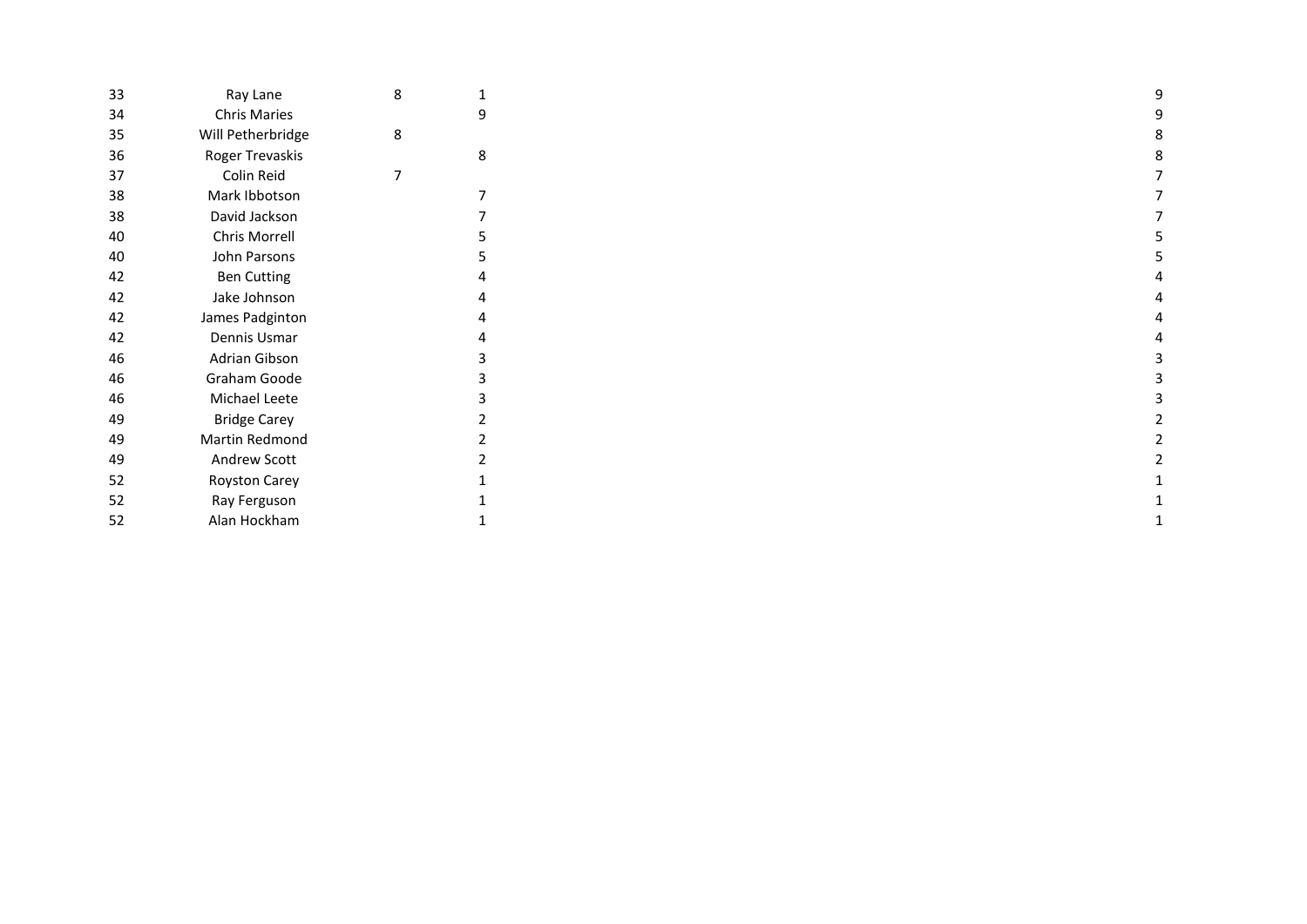## 2014 / 2015 AMSC Trials Challenge Class 1 Positions after Round 2

| Rank     | <b>Driver</b>  | Round 1 | Round 2 | Round 3 | Round 4 | Round 5 | Round 6 | Round 7 | Round 8 | Round 9 | Total |
|----------|----------------|---------|---------|---------|---------|---------|---------|---------|---------|---------|-------|
|          | Michael Trim   | 15      | 15      |         |         |         |         |         |         |         | 30    |
| <u>.</u> | Daniel Hammond | 13      |         |         |         |         |         |         |         |         | 13    |
|          | Matt Endean    |         | 13      |         |         |         |         |         |         |         | 13    |
| 4        | Aeron Lloyd    | 12      |         |         |         |         |         |         |         |         | 12    |
|          | Suze Endean    |         | 12      |         |         |         |         |         |         |         | 12    |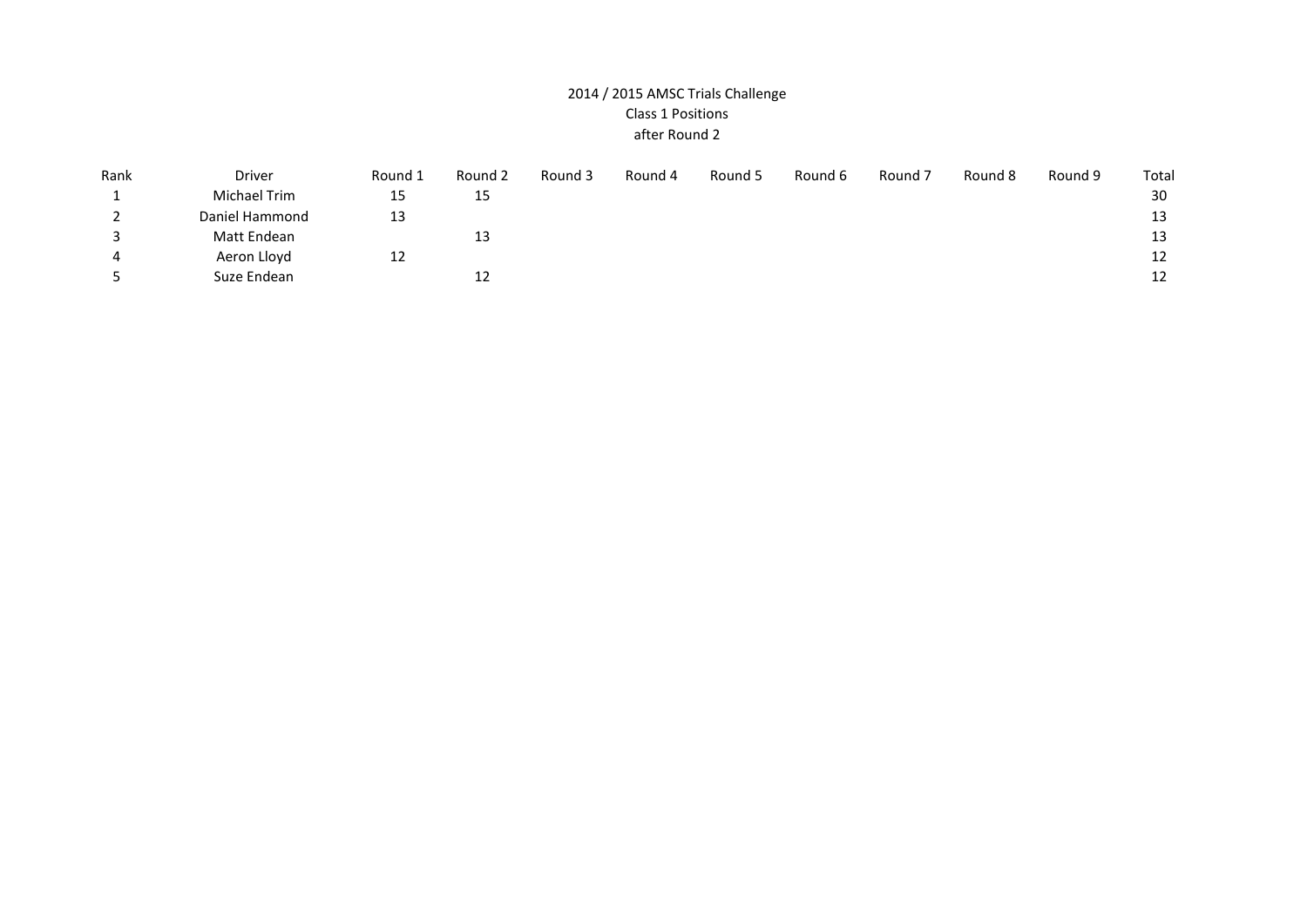## 2014 / 2015 AMSC Trials Challenge Class 2 Positions after Round 2

| Rank | Driver                | Round 1 | Round 2 | Round 3 | Round 4 | Round 5 | Round 6 | Round 7 | Round 8 | Round 9 | Total |
|------|-----------------------|---------|---------|---------|---------|---------|---------|---------|---------|---------|-------|
|      | Christopher Pettitt   | 15      | 13      |         |         |         |         |         |         |         | 28    |
|      | Robin Howard          | 12      | 12      |         |         |         |         |         |         |         | 24    |
| 3    | Andy Mount            | 13      | 9       |         |         |         |         |         |         |         | 22    |
| 4    | <b>Thomas Pettitt</b> | 11      |         |         |         |         |         |         |         |         | 18    |
| 5    | Roger Holder          |         | 15      |         |         |         |         |         |         |         | 15    |
| 6    | Martin Cheshire       | 6       | 6       |         |         |         |         |         |         |         | 12    |
|      | Martin MacKenzie      |         | 11      |         |         |         |         |         |         |         | 11    |
| 8    | Adam Cable            | 10      |         |         |         |         |         |         |         |         | 10    |
| 9    | Arnold Lane           | 9       |         |         |         |         |         |         |         |         | 9     |
| 10   | Ray Lane              | 8       |         |         |         |         |         |         |         |         |       |
| 11   | Roger Trevaskis       |         |         |         |         |         |         |         |         |         |       |
| 12   | Colin Reid            | 7       |         |         |         |         |         |         |         |         |       |
| 13   | Chris Morrell         |         |         |         |         |         |         |         |         |         |       |
| 14   | James Padginton       |         |         |         |         |         |         |         |         |         |       |
| 14   | Dennis Usmar          |         |         |         |         |         |         |         |         |         |       |
| 16   | Adrian Gibson         |         |         |         |         |         |         |         |         |         |       |
| 17   | Andrew Scott          |         |         |         |         |         |         |         |         |         |       |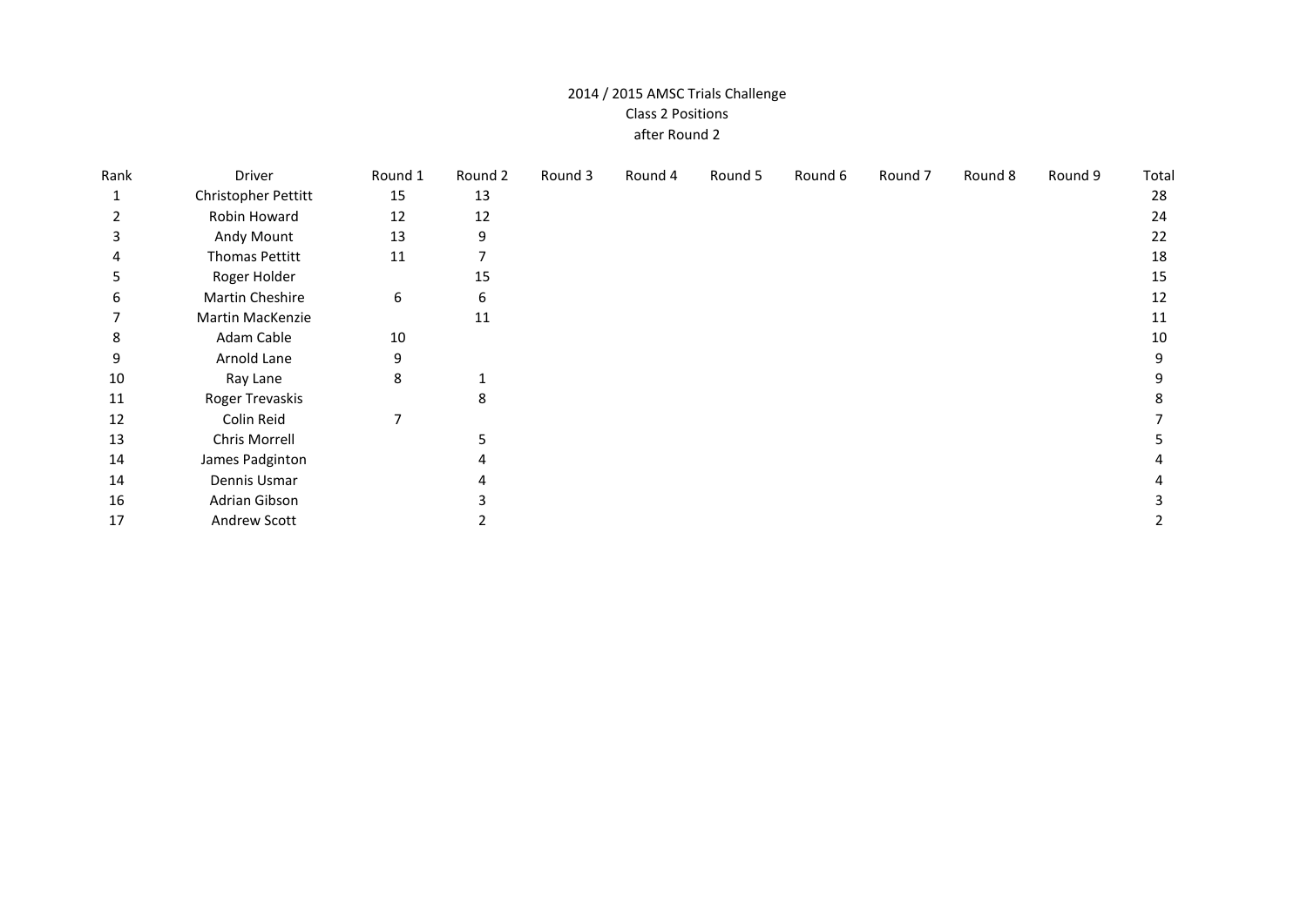## 2014 / 2015 AMSC Trials Challenge Class 3 Positions after Round 2

| Rank | Driver                  | Round 1 | Round 2 | Round 3 | Round 4 | Round 5 | Round 6 | Round 7 | Round 8 | Round 9 | Total |
|------|-------------------------|---------|---------|---------|---------|---------|---------|---------|---------|---------|-------|
|      | <b>Richard Tompkins</b> | 15      | 10      |         |         |         |         |         |         |         | 25    |
|      | James Ibbotson          | 13      | 11      |         |         |         |         |         |         |         | 24    |
| 3    | John Plant              | 12      | 6       |         |         |         |         |         |         |         | 18    |
|      | Kevin Lindsay           | 10      | 8       |         |         |         |         |         |         |         | 18    |
| 5    | <b>Steve Courts</b>     |         | 15      |         |         |         |         |         |         |         | 15    |
| 6    | Dave Oliver             |         | 13      |         |         |         |         |         |         |         | 13    |
|      | Dave Harvey             |         | 12      |         |         |         |         |         |         |         | 12    |
| 8    | Sam Lindsay             | 11      |         |         |         |         |         |         |         |         | 11    |
| 9    | Gary Ridgeway           | 9       |         |         |         |         |         |         |         |         | 9     |
| 10   | <b>Chris Maries</b>     |         | 9       |         |         |         |         |         |         |         |       |
| 11   | Will Petherbridge       | 8       |         |         |         |         |         |         |         |         |       |
| 12   | Mark Ibbotson           |         |         |         |         |         |         |         |         |         |       |
| 13   | John Parsons            |         |         |         |         |         |         |         |         |         |       |
| 14   | Jake Johnson            |         |         |         |         |         |         |         |         |         |       |
| 15   | Graham Goode            |         |         |         |         |         |         |         |         |         |       |
| 16   | Martin Redmond          |         |         |         |         |         |         |         |         |         |       |